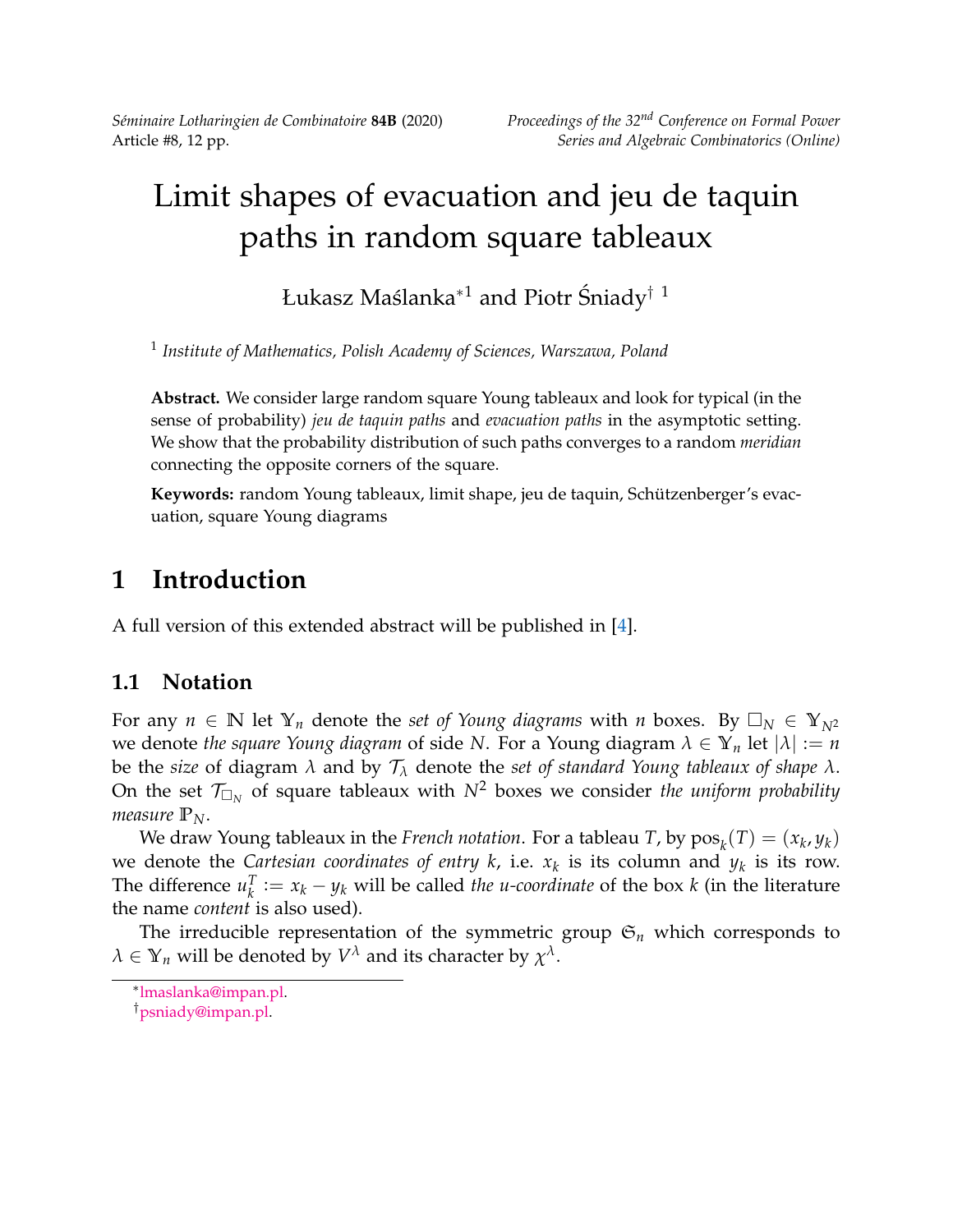### **1.2 Jeu de taquin, jeu de taquin path, evacuation path**

*Jeu de taquin* is a transformation of tableaux that was introduced by Schützenberger [\[7\]](#page-11-1). It is a fundamental tool for studying the combinatorics of Young tableaux, Robinson– Schensted–Knuth (RSK) algorithm, and Littlewood–Richardson coefficients [\[2\]](#page-11-2).

Jeu de taquin acts as follows (see [Figure 1](#page-1-0)[\(a\)](#page-1-1) and [\(b\)\)](#page-1-2): we start with the bottom-left corner box of the given tableau *T*, we erase it and obtain a *hole* in its place. Then we look at the neigboring two boxes: the one to the right and the one above the hole, and choose the smaller one. We slide the selected box into the hole; as a result the hole moves one box to the right or up. We continue sliding as long as there is some box to right or up to the hole. The resulting tableau will be denoted by  $j(T)$ . The zig-zag path traversed by the hole will be called *jeu de taquin path*.

For a given tableau  $T \in \mathcal{T}_{\lambda}$  with  $n = |\lambda|$  boxes we may iterate jeu de taquin *n* times until we end with the empty tableau. During each iteration the box with the biggest number *n* either moves one node left or down, or stays put. Its trajectory

<span id="page-1-5"></span>
$$
\text{pos}_n(T), \text{pos}_n\left(j(T)\right), \text{pos}_n\left(j^2(T)\right), \dots, \text{pos}_n\left(j^{n-1}(T)\right) \tag{1.1}
$$

will be called *evacuation path*.

### <span id="page-1-4"></span>**1.3 The problem**

If we draw the boxes of a given square tableau  $T_N \in \mathcal{T}_{\square_N}$  as little squares of size  $\frac{1}{N}$ then both the corresponding jeu de taquin path as well as the evacuation path is a zigzag line connecting the opposite corners of the unit square  $[0,1]^2$ . We consider the case when  $T_N \in \mathcal{T}_{\Box_N}$  is a *random* square tableau sampled with the uniform distribution  $\mathbb{P}_N$ . **The goal of the current paper is to find asymptotics of the corresponding scaled random zig-zag lines in the limit as**  $N \rightarrow \infty$ , see [Figure 2a.](#page-2-0)

<span id="page-1-1"></span><span id="page-1-0"></span>

<span id="page-1-3"></span><span id="page-1-2"></span>**Figure 1:** [\(a\)](#page-1-1) Standard Young tableau *T* of shape *λ*. The highlighted boxes form the *jeu de taquin path.* [\(b\)](#page-1-2) The outcome  $j(T)$  of jeu de taquin transformation. [\(c\)](#page-1-3) A bijection on  $\mathcal{T}_{\lambda}$ , *modified jeu de taquin*  $J(T)$ , is defined by creating an additional box with entry  $|\lambda| + 1$  at the final position of the hole and then decreasing all entries by 1.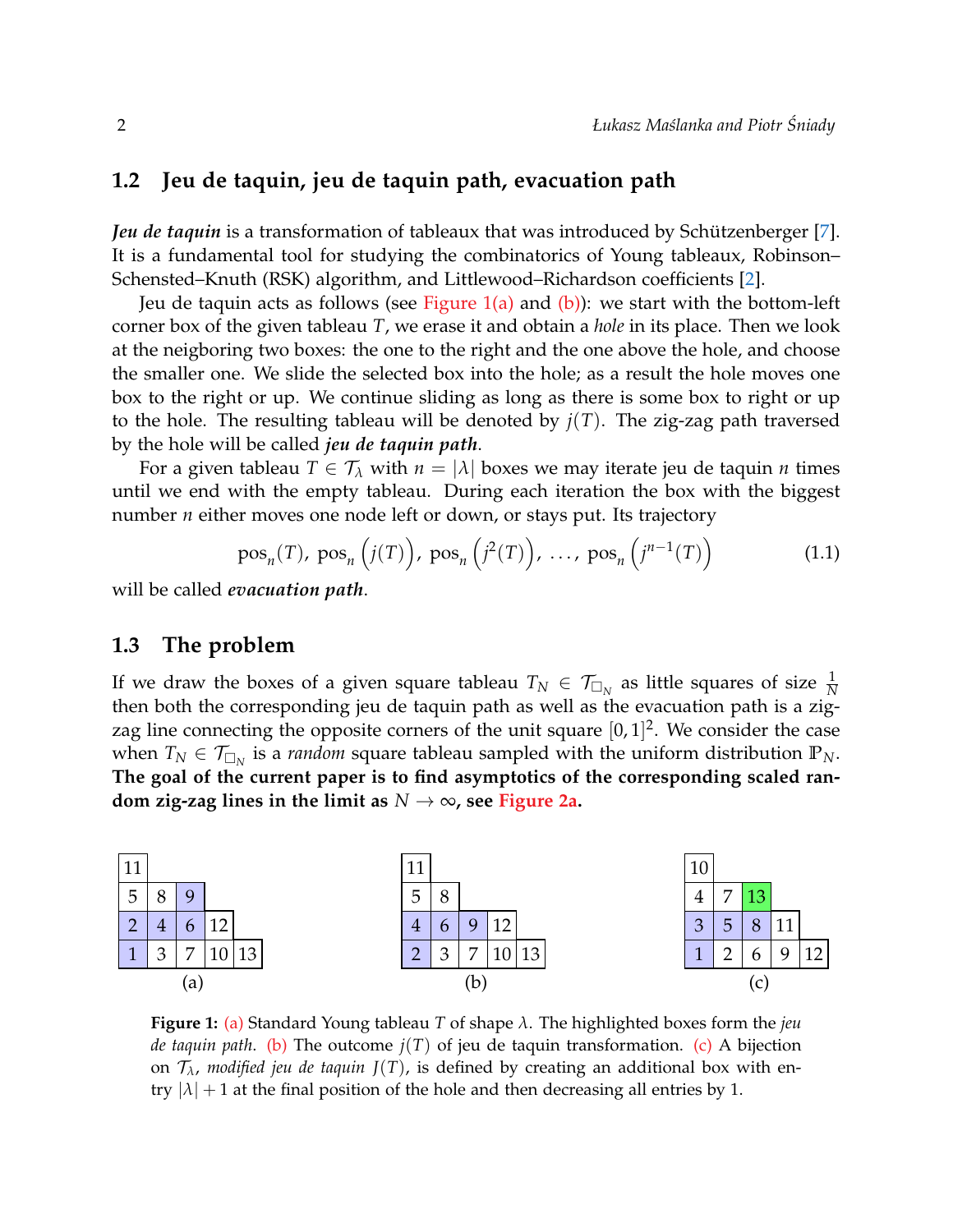<span id="page-2-1"></span>

<span id="page-2-0"></span>**Figure 2:** [\(a\)](#page-2-0) Zigzag lines are sample jeu de taquin paths for random square tableaux of size  $N = 100$ , selected so they cross the anti-diagonal near the corresponding meridians (smooth thick curves) with the longitudes  $\psi \in \{1/10, 2/10, \ldots, 9/10\}$ . The grey lines are the meridians with the longitudes *ψ* ∈ {2/100, 4/100, . . . , <sup>98</sup>/100}. [\(b\)](#page-2-1) Sample random square tableau of size  $N = 10$ . Zigzag lines are the level curves for  $\alpha \in \{1/4, 1/2, 3/4\}$ . The smooth lines are the corresponding circles of latitude *gα*.

### <span id="page-2-3"></span>**2 Asymptotics of evacuation paths**

It is easy to change the definition of jeu de taquin so that it becomes a permutation *J* :  $\mathcal{T}_{\lambda} \rightarrow \mathcal{T}_{\lambda}$  on the set of standard tableaux of prescribed shape, see [Figure 1c.](#page-1-3)

We keep notations from [Section 1.3](#page-1-4) and consider the evacuation path [\(1.1\)](#page-1-5) for  $T = T_N$ and  $n = N^2$ . The position of each of the boxes in the evacuation path coincides with the position of a specific box in the standard Young tableau obtained by iterating *J*:

<span id="page-2-2"></span>
$$
\text{pos}_{N^2}\left(j^i(T_N)\right) = \text{pos}_{N^2-i}\left(j^i(T_N)\right). \tag{2.1}
$$

The latter standard tableaux  $J^i(T_N)$  is a uniformly random square Young tableau.

Some light on the problem of finding the right-hand side of  $(2.1)$  is provided by the work of Pittel and Romik; one of their results [\[5,](#page-11-3) Theorem 2] gives an explicit family of curves  $(g_\alpha)$  indexed by  $\alpha \in [0,1]$  which fit inside the square  $[0,1]^2$ , see [Figure 2b.](#page-2-1) Each curve  $g_\alpha$  turns out to be one of the level curves of (scaled down) random standard Young tableau of shape  $\Box_N$  which separates the boxes with entries  $\leq \alpha N^2$  from the boxes with entries bigger than this threshold (asymptotically, as  $N \to \infty$ , except for an event of negligible probability). We will refer to the curves (*gα*) as *circles of latitude*.

It follows that **asymptotically the (scaled down) position of the box** [\(2.1\)](#page-2-2) **in the** <code>evacuation path is very close to some point on the circle of latitude  $g_{1-t}$  where  $t = \frac{i}{N^2}$ .</code> *The remaining difficulty is to pinpoint a specific location of this point on the curve***. For this purpose we need a convenient parametrization on each circle of latitude** *gα***.**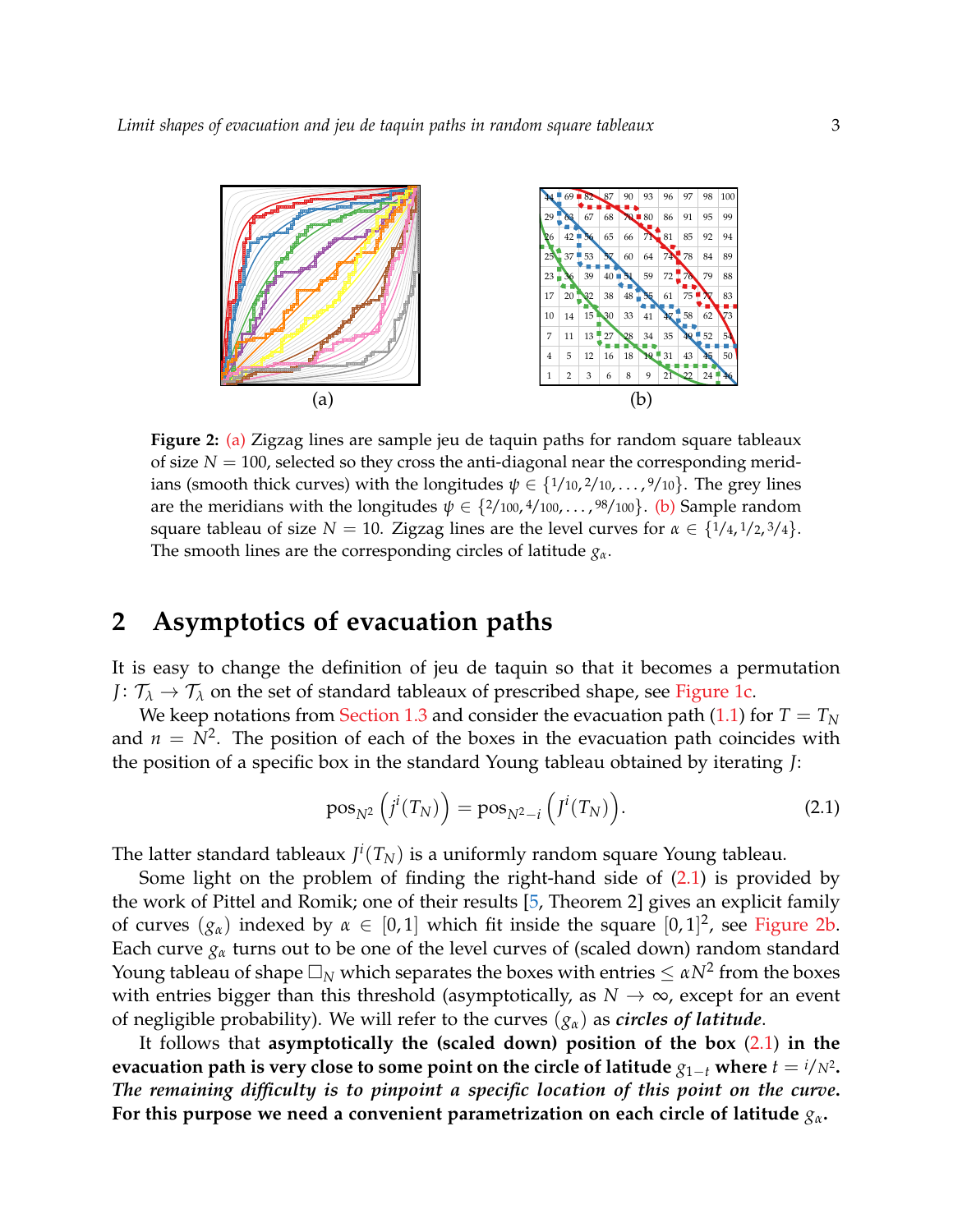### **2.1 Longitude. Geographic coordinates on the square**

The work of Pittel and Romik [\[5,](#page-11-3) Theorem 2] additionally gives the limit distribution of the (scaled down) position of the box  $\lfloor \alpha N^2 \rfloor$  in a random square tableau with  $N^2$ entries. This probability distribution is supported on the curve  $g_\alpha$  and will be denoted by  $\mu_{\alpha}$ . We will use  $\mu_{\alpha}$  to construct *geographical coordinate system* on the unit square  $[0,1]^2$ .

For any point  $p \in [0,1]^2$  there is exactly one curve  $g_\alpha$  on which it lies. We say that *the latitude of p is equal to*  $\alpha$ . The *longitude* of  $p$ , denoted by  $\psi(p) \in [0,1]$ , is defined as the measure  $\mu_{\alpha}$  of the set of points on the curve  $g_{\alpha}$  which have their *u*-coordinate smaller than the *u*-coordinate of *p*. For given  $\alpha, \psi \in [0,1]$  we denote by  $P_{\alpha,\psi}$  the unique point of the square  $[0,1]^2$  with the appropriate latitude and longitude.

#### **2.2 The first main result: asymptotics of evacuation paths**

For a given tableau  $T_N \in \mathcal{T}_{\square_N}$  and  $t \in [0,1]$  we denote by

$$
X_t = X_t(T_N) = \frac{1}{N} \operatorname{pos}_{N^2} (j^{\lfloor tN^2 \rfloor}(T_N)) \in [0,1]^2
$$

the scaled down point from the evacuation path, cf.  $(1.1)$ .

Our first main result states that, asymptotically, *the scaled evacuation path in a random*  $square$  tableau is a random meridian, i.e. a curve which consists of points in the square  $[0,1]^2$ with equal longitude *ψ*. The probability distribution of this longitude *ψ* is the uniform distribution on the interval  $[0, 1]$ .

<span id="page-3-0"></span>**Theorem 2.1.** *For each*  $N \in \mathbb{N}$  *there exists a map*  $\Psi_N : \mathcal{T}_{\Box_N} \to [0,1]$  *such that for each*  $\varepsilon > 0$ 

$$
\lim_{N \to \infty} \mathbb{P}_N \bigg\{ T_N \in \mathcal{T}_{\square_N} : \sup_{t \in [0,1]} \bigg| X_t(T_N) - P_{1-t, \Psi_N(T_N)} \bigg| > \varepsilon \bigg\} = 0. \tag{2.2}
$$

*The probability distribution of the random variable*  $\Psi_N$  *converges, as*  $N \to \infty$ , to the uniform *distribution on the unit interval* [0, 1]*.*

### **3 Asymptotics of jeu de taquin paths**

Let *T* be a standard Young tableau with *n* boxes. We define  $q(T) = (q_1, \ldots, q_n) \subset \mathbb{N}^2$ to be the corresponding *jeu de taquin path in the lazy parametrization*. More specifically, **q***i* is defined as the last box along the jeu de taquin path corresponding to *T* (cf. [Figure 1a\)](#page-1-1) which contains a number  $\leq i$ .

<span id="page-3-1"></span>Our second main result states that, asymptotically, *the scaled jeu de taquin path in a random square tableau is a random meridian*.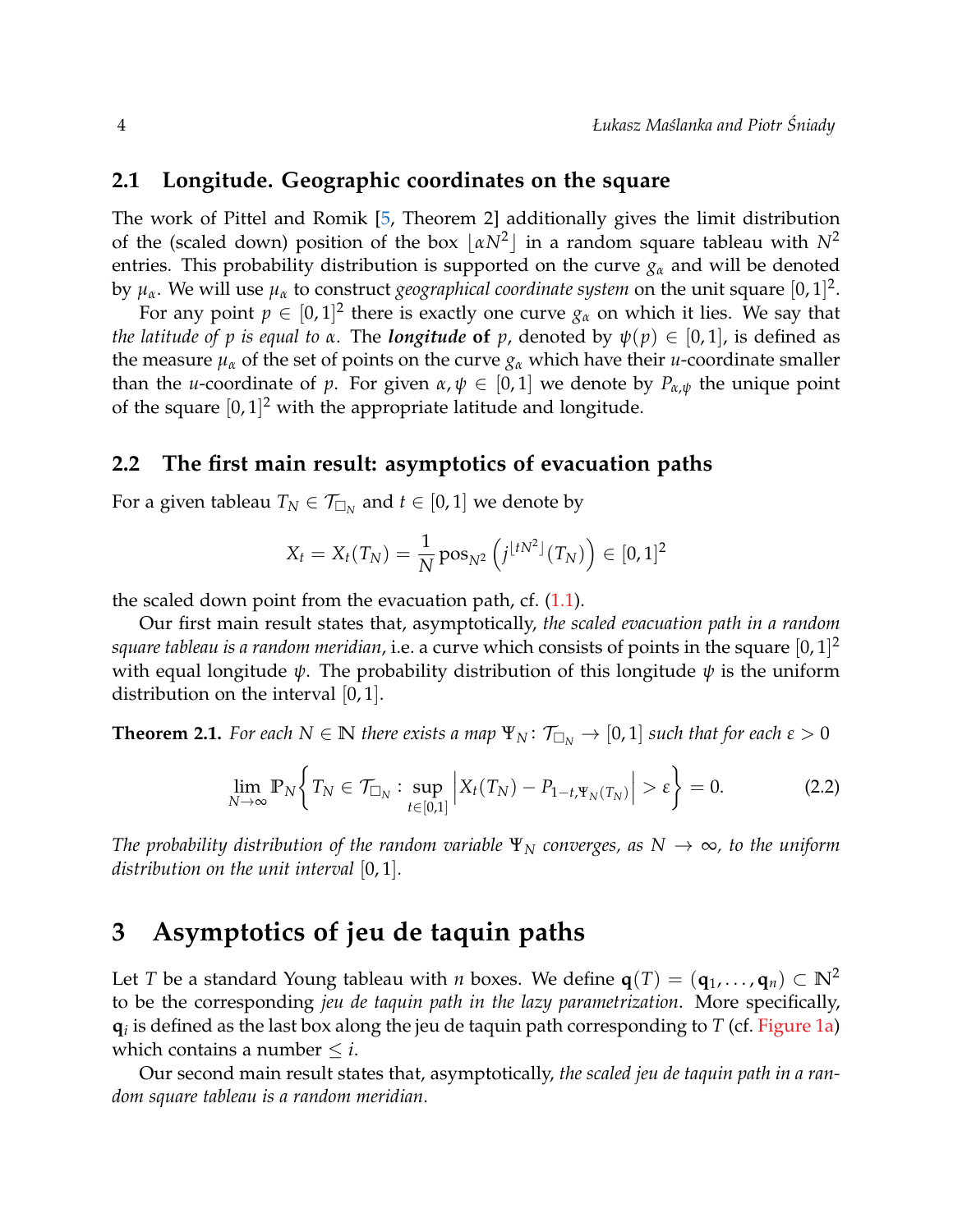**Theorem 3.1.** *For each*  $N \in \mathbb{N}$  *there exists a map*  $\widetilde{\Psi}_N \colon \mathcal{T}_{\Box_N} \to [0,1]$  *such that for each*  $\varepsilon > 0$ 

$$
\lim_{N\to\infty}\mathbb{P}_N\bigg\{T_N\in\mathcal{T}_{\square_N}: \sup_{t\in[0,1]}\bigg|\frac{1}{N}\mathbf{q}_{\lceil tN^2\rceil}(T_N)-P_{t,\widetilde{\mathbf{Y}}(T_N)}\bigg|>\varepsilon\bigg\}=0.
$$

*The probability distribution of the random variable*  $\widetilde{\Psi}_{N}$  *converges, as*  $N \to \infty$ *, to the uniform distribution on the unit interval* [0, 1]*.*

An analogous problem was studied by Romik and Sniady [[6\]](#page-11-4) for random tableaux obtained by applying Robinson–Schensted correspondence to a random permutation (*"Plancherel measure"*). The proof presented there is not applicable in our context.

*Proof.* We show equivalence of [Theorems 2.1](#page-3-0) and [3.1](#page-3-1) by comparing positions of boxes in lazy jeu de taquin path and the evacuation path in pairs of corresponding tableaux.

In the proof we use: (1.) a *Robinson-Schensted-Knuth algorithm* which is a bijection which applied to a permutation  $\sigma = (\sigma_1, \ldots, \sigma_n) \in \mathfrak{S}_n$  returns a pair  $(P(\sigma), Q(\sigma))$ of tableaux of the same shape; (2.) a *Schützenberger involution* which is a map

$$
\mathfrak{S}_n \ni \sigma \mapsto \varepsilon^*(\sigma) := (n+1-\sigma_n,\ldots,n+1-\sigma_1);
$$

and (3.) the identity [\[6,](#page-11-4) Section 2] in which  $s(\sigma) = s(\sigma_1, \sigma_2, \dots, \sigma_n) := (\sigma_2, \dots, \sigma_n)$ :

$$
(j \circ Q) (\sigma) = (Q \circ s) (\sigma), \quad \sigma = (\sigma_1, \dots, \sigma_n) \in \mathfrak{S}_n \tag{3.1}
$$

 $((3.1)$  $((3.1)$  holds true up to renumbering of the boxes on the left-hand side.)

Let  $\sigma \in \mathfrak{S}_{N^2}$ . In the lazy jeu de taquin path  $\mathbf{q}(T) := \mathbf{q}(Q(\sigma))$  we have by [\(3.1\)](#page-4-0):

<span id="page-4-1"></span><span id="page-4-0"></span>
$$
\mathbf{q}_n(T) = Q(\sigma_1, \sigma_2 \ldots, \sigma_n) \setminus Q(\sigma_2, \ldots, \sigma_n).
$$

On the other hand, using  $(3.1)$  many times, in the evacuation path  $(1.1)$  in the tableau  $T^* := Q(\varepsilon^*(\sigma))$ , the position of the box with entry  $N^2$  in  $j^{N^2-p}(T^*)$  is

$$
Q\left(N^2+1-\sigma_p,\ldots,N^2+1-\sigma_2,N^2+1-\sigma_1\right)\setminus Q\left(N^2+1-\sigma_p,\ldots,N^2+1-\sigma_2\right).
$$

By Greene theorem, this position is equal to  $Q\left(\sigma_1, \sigma_2 \ldots, \sigma_p \right) \setminus Q\left(\sigma_2, \ldots, \sigma_p \right) = \mathbf{q}_p(T).$ 

# **4 Sketch of proof of [Theorem 2.1](#page-3-0)**

*Proof of [Theorem 2.1.](#page-3-0)* In order to investigate the point *X<sup>t</sup>* we will pass to its geographic coordinates  $\alpha(X_t)$  and  $\psi(X_t)$ ; our goal is to show that for each  $c > 0$  and  $\varepsilon > 0$ 

$$
\sup_{t\in[0,1]} \left| \alpha(X_t) - (1-t) \right| < \varepsilon \quad \text{and} \quad \sup_{t\in[c,1-c]} \left| \psi(X_t) - \Psi_N(T_N) \right| < \varepsilon \quad (4.1)
$$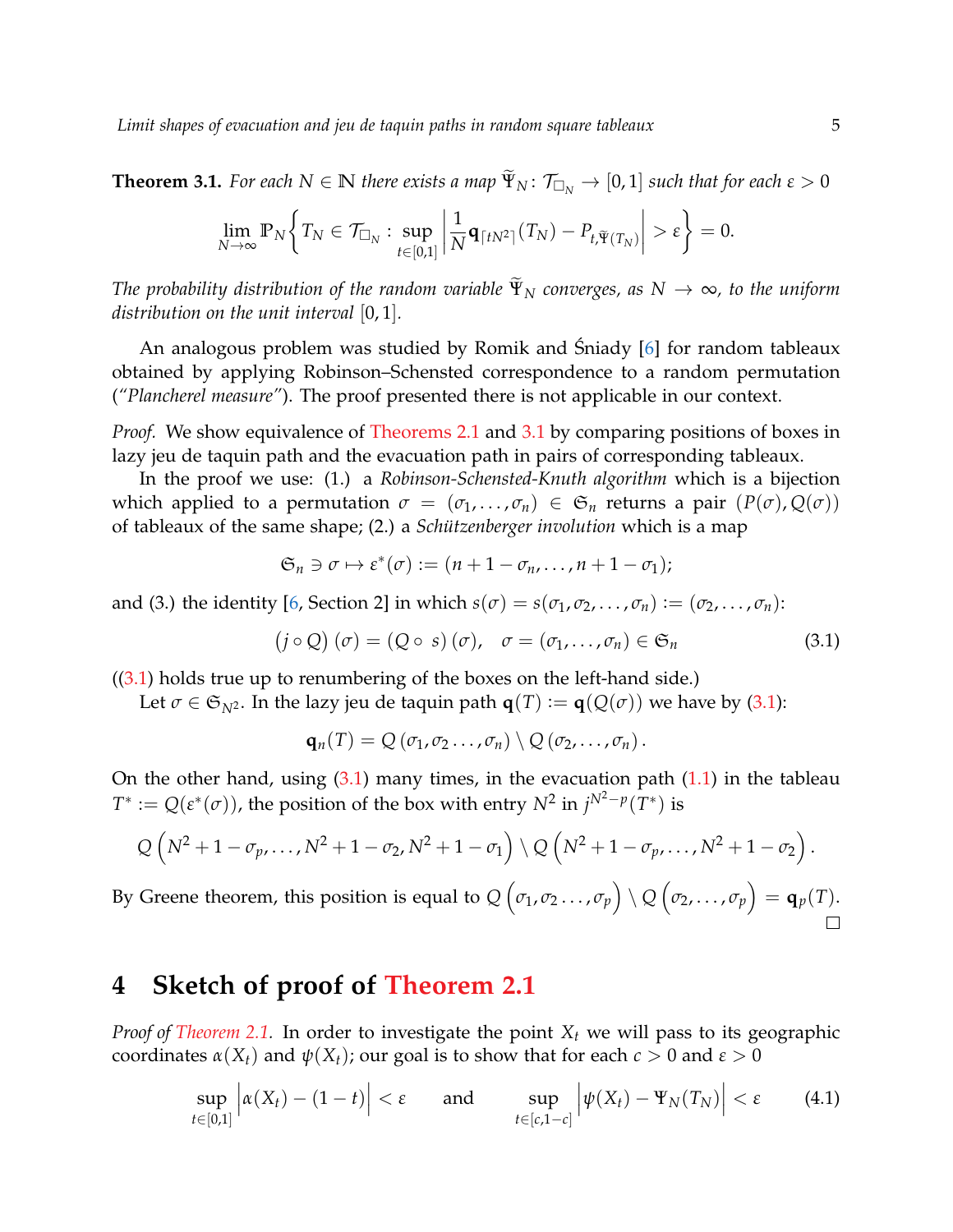hold true except for  $T_N$  in a set which has asymptotically negligible probability  $o(1)$ .

The discussion from the beginning of [Section 2](#page-2-3) shows that the first statement in  $(4.1)$ indeed holds true (except for an event of negligible probability, for  $N \to \infty$ ).

If the second statement in [\(4.1\)](#page-4-1) instead of a supremum would involve only a fixed value of  $t_0 \in (0,1)$ , we could simply define  $\Psi_N(T_N) := \psi(X_{t_0})$  to be longitude of  $X_{t_0}$ . Unfortunately, we need to justify that this choice of  $\Psi_N(T_N)$  is also good for other values of  $t \neq t_0$ . This kind of result is provided by [Proposition 4.1.](#page-5-0)  $\Box$ 

<span id="page-5-0"></span>**Proposition 4.1.** *Assume that*  $0 < t_1 < t_2 < 1$ *. Then for each*  $\varepsilon > 0$ 

$$
\lim_{N\to\infty} \mathbb{P}_N\left\{T_N\in \mathcal{T}_{\square_N}: \Big|\psi(X_{t_1})-\psi(X_{t_2})\Big|>\varepsilon\right\}=0.
$$

### **5 Sketch of proof of [Proposition 4.1.](#page-5-0) Surfers on the sink**

[Proposition 4.1](#page-5-0) is equivalent to the conjuction of the following two statements for  $\varepsilon > 0$ :

<span id="page-5-2"></span><span id="page-5-1"></span>
$$
\lim_{N \to \infty} \mathbb{P}_N \left\{ T_N \in \mathcal{T}_{\square_N} : \psi(X_{t_1}) - \psi(X_{t_2}) > \varepsilon \right\} = 0, \tag{5.1}
$$

$$
\lim_{N \to \infty} \mathbb{P}_N \left\{ T_N \in \mathcal{T}_{\square_N} : \psi(X_{t_1}) - \psi(X_{t_2}) < -\varepsilon \right\} = 0. \tag{5.2}
$$

We present the proof of  $(5.1)$ ; the other claim  $(5.2)$  can be proved in an analogous way.

### <span id="page-5-3"></span>**5.1 Single surfer scenario**

We present the story of the evacuation path in a different light. We will speak about a *square pool of side N* (=the square Young diagram *N*) filled with *N*<sup>2</sup> − 1 *particles of water* (=the Young tableau *T<sup>N</sup>* with the largest entry removed), a passive *surfer* (=the box with the biggest entry) and its behaviour when the pool is drained (=jeu de taquin). Our goal in [Theorem 2.1](#page-3-0) is to show that, when pool is big enough, the surfer has some typical paths along which he/she moves.

In our proof of [Proposition 4.1](#page-5-0) we start our analysis at time  $t_1$  when jeu de taquin **was already applied**  $m = \lfloor t_1 N^2 \rfloor$  **times.** Our starting point is therefore the tableau

$$
T_N':=j^m(T_N)
$$

with  $N^2 - m$  boxes. Let us renumber the entries of this tableau so it becomes standard. We denote  $w = N^2 - m - 1$ . In this way the boxes with numbers  $1, \ldots, w$  correspond to the *water* and the box with the number  $w + 1$  to the *surfer*. By removing the box with the surfer

$$
W_N':=T_N'\setminus\{w+1\}
$$

we get a standard Young tableau which encodes *the configuration of the water*.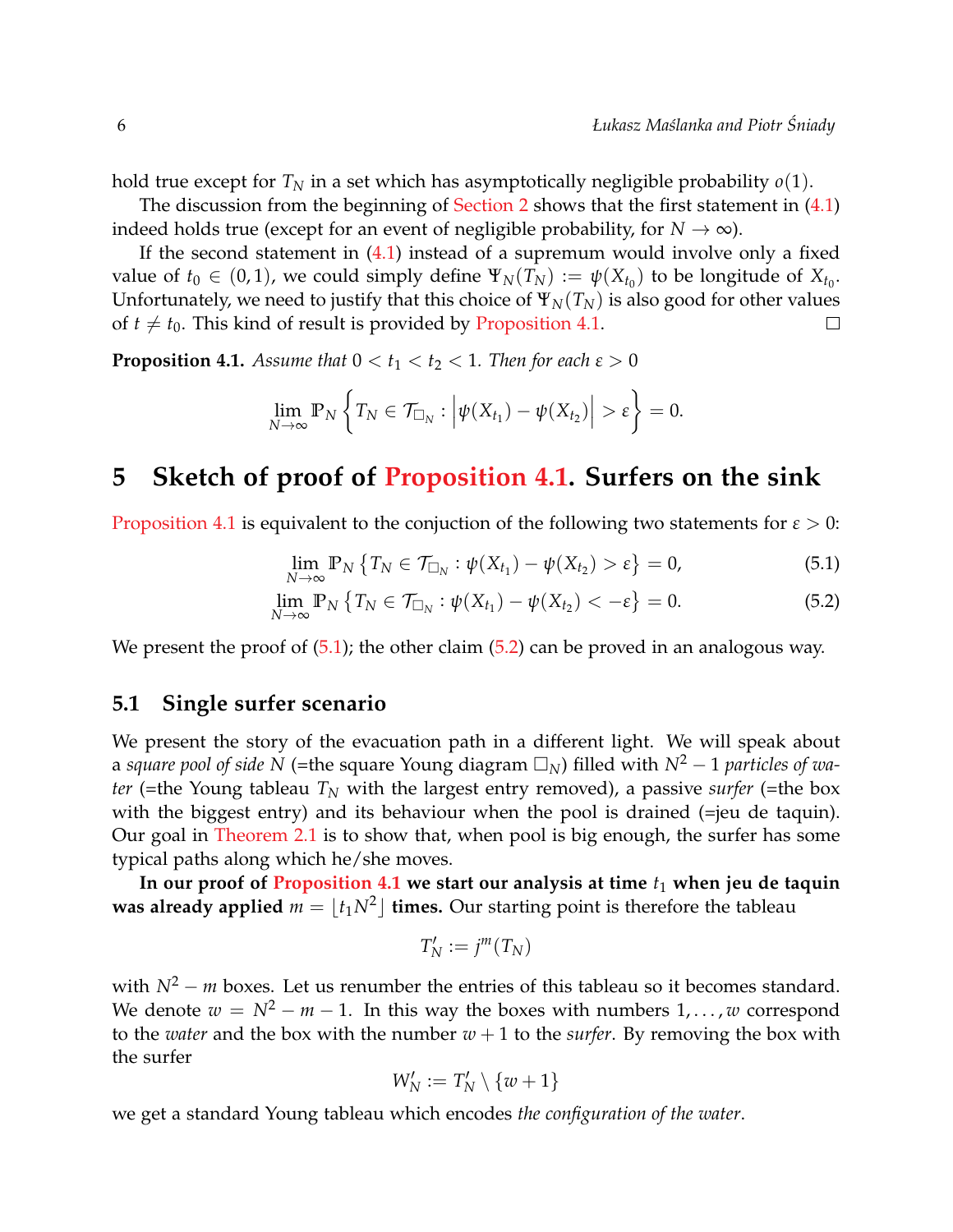#### <span id="page-6-1"></span>**5.2 Pieri tableaux. Multisurfer scenario**

Let  $k = \lfloor \sqrt[4]{N} \rfloor$ . Let *M* be a tableau in which the *k* largest entries are numbered by consecutive integers  $l + 1, \ldots, l + k$ . We say that *M* is a *Pieri tableau* if these *k* largest boxes are in *an increasing order* from north-west to south-east:

$$
u_{l+1}^M < \cdots < u_{l+k}^M.
$$

By  $\widetilde{\mathcal{T}}_{\Box_N}$  we denote the set of standard Young tableaux of shape  $\Box_N$  which are Pieri, and by  $\mathbb{P}_N$  the uniform distribution on the set  $\mathcal{T}_{\Box_N}$ .

It is easy to check that if *M* has at least *k* + 1 boxes then *M* is a Pieri tableau if and only if *j*(*M*) is a Pieri tableau.

To pinpoint the position of the surfer in random water, we will need a point of reference. We introduce **the multisurfer scenario** in which we consider the square pool filled with *N*<sup>2</sup> − *k particles of water* on which are surfing *k surfers* (=*k* boxes with the biggest entries). We assume that the multisurfers are in an increasing order; it follows that this scenario corresponds to a Pieri tableau  $M_N \in \mathcal{T}_{\Box_N}$  We assume that  $M_N$  is a random tableau sampled with the probability distribution  $\mathbb{P}_N$ .

We start our analysis when jeu de taquin was already applied  $m + 1 - k$  times. Our starting point is therefore the tableau

<span id="page-6-0"></span>
$$
M'_N := j^{m+1-k}(M_N)
$$

with  $N^2 + k - m - 1 = w + k$  boxes. Let us renumber the entries of this tableau so it becomes standard. In this way, just as in the single surfer scenario, the boxes with numbers  $1, \ldots, w$  correspond to the *water*. On the other hand, the boxes with the numbers  $w + 1, \ldots, w + k$  correspond to the *multisurfers*. By removing the multisurfers

$$
\widetilde{W}'_N := M'_N \setminus \{w+1,\ldots,w+k\} = J^{m+1-k}(M_n) \setminus \{w+1,\ldots,N^2\}
$$
\n(5.3)

we get a standard Young tableau which encodes the configuration of the water.

### <span id="page-6-2"></span>**5.3 Counting multisurfers gives longitude**

For  $0 \le i \le N^2 - k$  we consider the situation after jeu de taquin was applied *i* times in the multisurfer scenario, i.e.  $M'_N = j^i(M_N)$ , and for  $u \in [-1,1]$  we define the random variable  $\overline{\Psi}_i(u)$  to be the fraction of the number of multisurfers which have scaled *u*-coordinates smaller than *u*, i.e.:

<span id="page-6-3"></span>
$$
\overline{\Psi}_i(u) := \frac{1}{k} \max \left\{ p \in \{1, \ldots, k\} : \frac{1}{N} u_{w+p}^{M'_N} \le u \right\}.
$$
 (5.4)

<span id="page-6-4"></span>The following result states that  $\overline{\Psi}_i$  gives a good approximation of the longitude.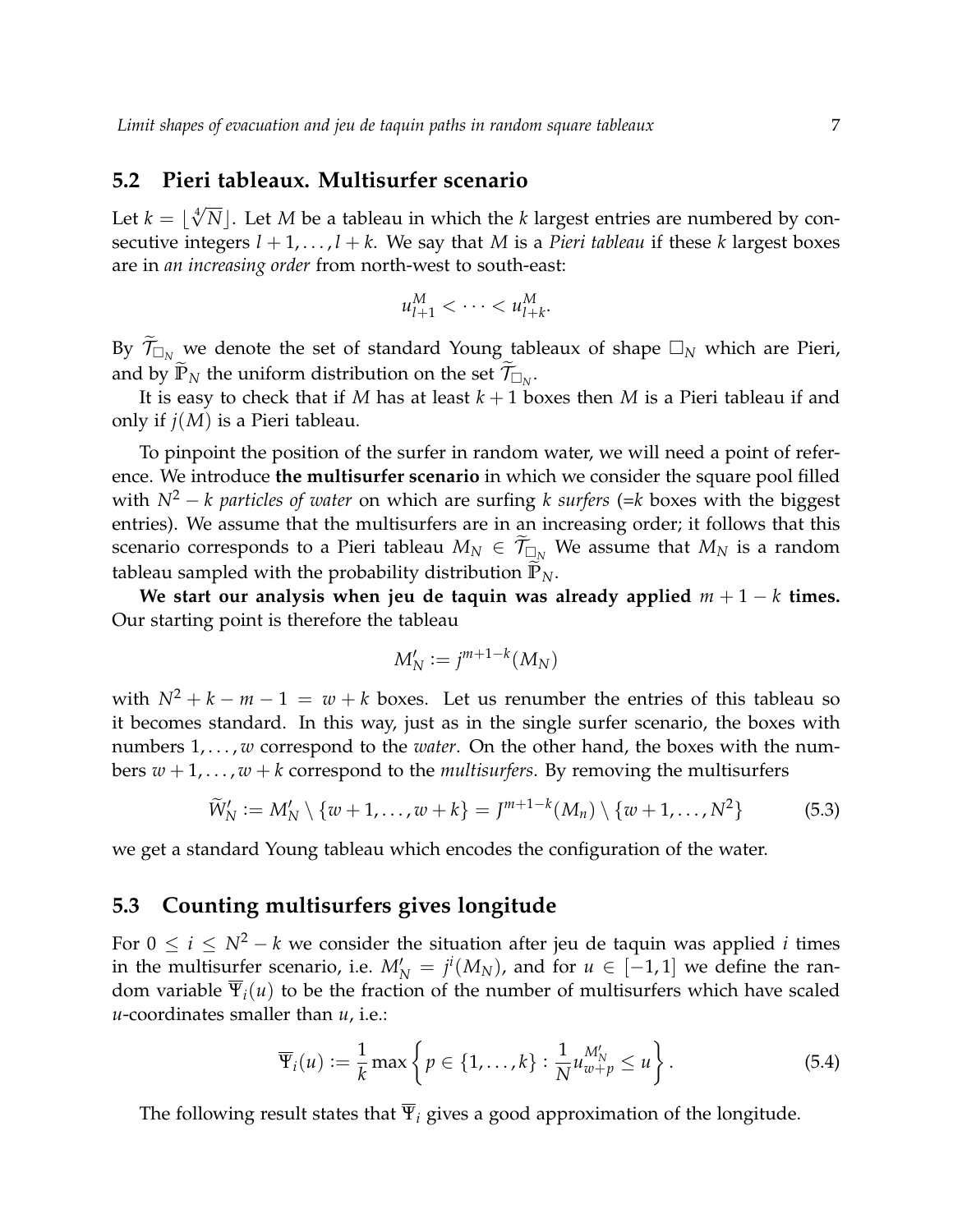**Proposition 5.1.** *Let*  $\alpha \in (0,1)$  *be fixed. For a given*  $\psi \in [0,1]$  *we set*  $(x,y) = P_{\alpha,\psi}$  *to be the Cartesian coordinates of the point with geographic coordinates*  $\alpha$ ,  $\psi$  *and define*  $U_{\alpha,\psi} := x - y$ .

*We set i* :=  $\lfloor (1 - \alpha)N^2 \rfloor$ . The random variable  $\overline{\Psi}_i\left(U_{\alpha,\psi}\right)$  converges in probability to  $\psi$ *and this convergence is uniform over*  $\psi$ *; in other words for each*  $\varepsilon > 0$ 

$$
\widetilde{\mathbb{P}}_N\bigg\{M_N\in \widetilde{\mathcal{T}}_{\square_N}: \sup_{\psi\in[0,1]}\Big|\psi-\overline{\Psi}_i\Big(U_{\alpha,\psi}\Big)\Big|>\varepsilon\bigg\}=O\left(\frac{1}{\sqrt{N}}\right).
$$

*Proof.* The scaled *u*-coordinates of the multisurfers may be encoded by a random probability measure on **R**

$$
\mu := \frac{1}{k} \sum_{1 \le p \le k} \delta \left( \frac{1}{N} u_{w+p}^{M_N'} \right),
$$

where  $\delta(x)$  denotes the point measure concentrated in *x*. Our goal is to prove that the cumulative probability function of  $\mu$  converges uniformly to some explicit limit; the convergence should hold true in probability.

In order to achieve this goal we investigate the *moments* of the measure *µ*:

$$
\mathcal{M}_r = \int_{\mathbb{R}} z^r \, \mathrm{d}\mu = \frac{1}{k} \sum_{1 \leq p \leq k} \left( \frac{1}{N} \, u_{w+p}^{M_N'} \right)^r \qquad \text{for } r \in \{1, 2, \dots\}.
$$

By applying [Lemma 5.2](#page-7-0) for some specific symmetric polynomials *W* we are able to find explicit values for the mean value and the variance of the random variable  $\mathcal{M}_r$ . It turns out that, asymptotically for  $N \to \infty$ , the mean value  $\mathbb{E} \mathcal{M}_r$  converges to the 'right' value and the variance Var  $\mathcal{M}_r$  tends to zero which implies that the convergence of measures *in the sense of moments* indeed holds true in probability.

Since the limit measure is compatly supported, the convergence *in the sense of moments* implies also convergence of measures *in the weak topology of probability measures*, as required.  $\Box$ 

**[Lemma 5.2](#page-7-0) provides a link between the statistical properties of the multisurfers and the representation theory of the symmetric groups.** The problem of understanding (the *u*-coordinates of) the positions of the multisurfers after *i* applications of jeu de taquin is equivalent to finding (the *u*-coordinates of) the boxes with numbers from the set  $M :=$  $\{a, ..., b\} := \{N^2 + 1 - k - i, ..., N^2 - i\}$  in the random tableau  $S := J^i(M_N)$ .

We will view the symmetric group  $\mathfrak{S}_k \subset \mathfrak{S}_{N^2}$  as the group of permutations of the set *M* and define an element of the symmetric group algebra  $p_{\mathfrak{S}_k} = \frac{1}{k!} \sum_{\sigma \in \mathfrak{S}_k} \sigma \in \mathbb{C} \mathfrak{S}_{N^2}$ . We also consider Jucys–Murphy elements  $Z_s := \sum_{i=1}^{s-1}$  $\sum_{i=1}^{s-1} (i,s) \in \mathbb{C} \mathfrak{S}_{N^2}$  (see [\[3\]](#page-11-5)).

<span id="page-7-0"></span>**Lemma 5.2.** Let  $W(x_1, \ldots, x_k)$  be a symmetric polynomial in k variables. Let S be a random el*ement (sampled with the uniform distribution) of the set of tableaux*  $T \in \mathcal{T}_{\Box_N}$  *with the additional property that*

$$
u_a^T < \cdots < u_b^T.
$$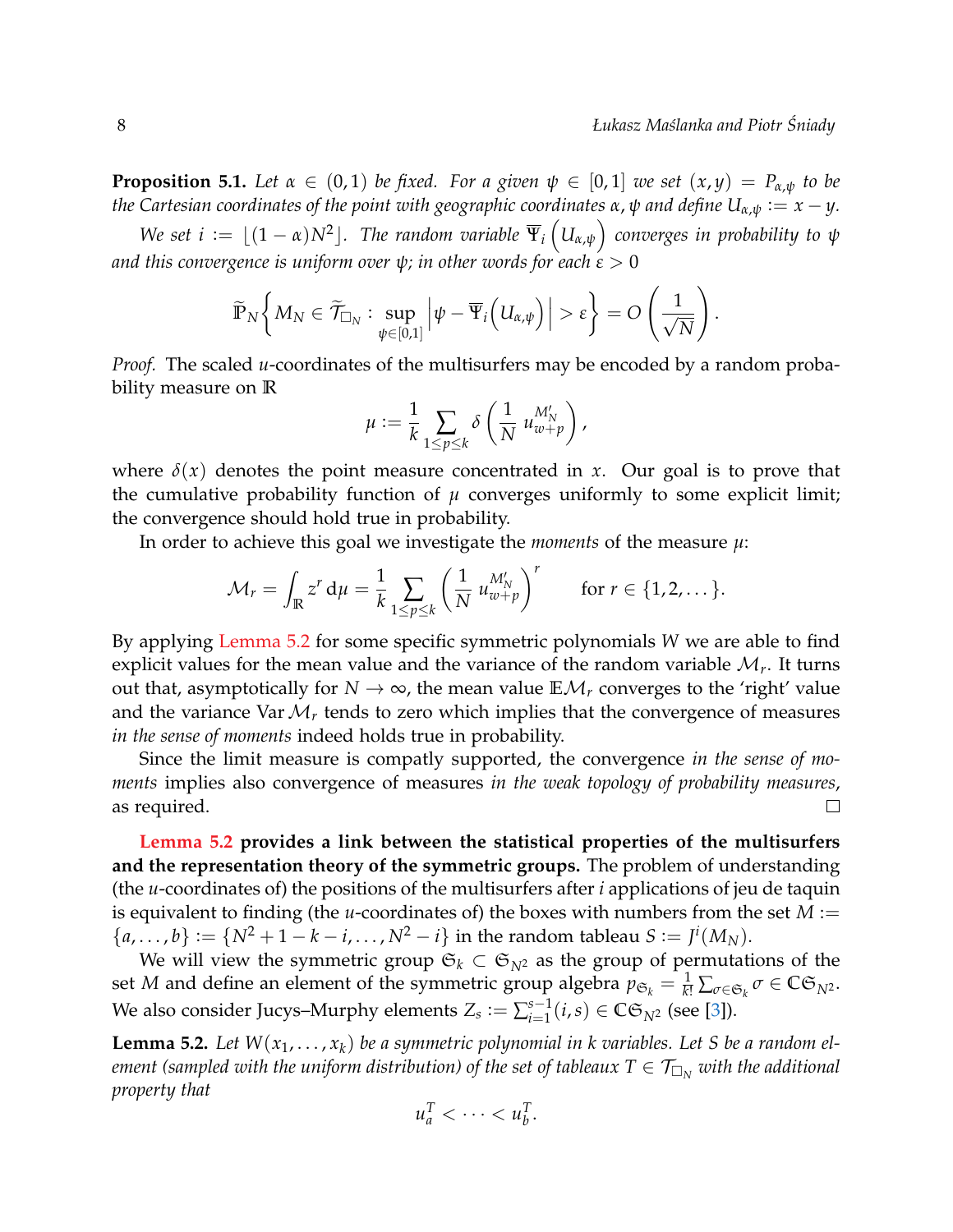*Then*

$$
\mathbb{E} \ W\left(u_a^S, \ \ldots, \ u_b^S\right) = \frac{\chi^{\Box_N}\left(p_{\mathfrak{S}_k} \cdot W\left(Z_a, \ \ldots, \ Z_b\right)\right)}{\chi^{\Box_N}\left(p_{\mathfrak{S}_k}\right)}.
$$
\n
$$
(5.5)
$$

*Proof.* The proof has the following ingredients.

Firstly, the observation that the vector space  $V^{\square_N}$  has a linear basis  $(e_T)$  indexed by standard Young tableaux  $T \in \mathcal{T}_{\Box_N}$  in which the action of Jucys–Murphy elements is diagonal, with the eigenvalue equal to the *u*-coordinate of the appropriate box:

<span id="page-8-0"></span>
$$
Z_s e_T = u_s^T e_T.
$$

Secondly, with the help of Littlewood–Richardson coefficients, we investigate the de- $\mathfrak{S}_{N^2}$ composition of the restricted representation  $V^{\square_N}$ into irreducible compo- $\mathfrak{S}_{N^2-i-k}$ × $\mathfrak{S}_k$ × $\mathfrak{S}_i$ nents  $\Box$ 

### **5.4 Presence of multisurfers does not influence the water**

We will show that the probability distribution of water in the single surfer scenario is very close to its multisurfer counterpart.

<span id="page-8-3"></span>**Lemma 5.3.** *For any standard Young tableau S with shape*  $\lambda :=$  sh *S and w boxes* 

$$
\frac{\mathbb{P}_N \Big\{ T_N \in \mathcal{T}_{\Box_N} : W'_N = S \Big\}}{\widetilde{\mathbb{P}}_N \Big\{ M_N \in \widetilde{\mathcal{T}}_{\Box_N} : \widetilde{W}'_N = S \Big\}} = \frac{\mathbb{P}_N \Big\{ T_N \in \mathcal{T}_{\Box_N} : \text{sh } W'_N = \lambda \Big\}}{\widetilde{\mathbb{P}}_N \Big\{ M_N \in \widetilde{\mathcal{T}}_{\Box_N} : \text{sh } \widetilde{W}'_N = \lambda \Big\}} = 1 + O\left(\frac{1}{\sqrt{N}}\right). \tag{5.6}
$$

*Proof.* The first equality follows from the observation that the conditional probability distribution of  $W_N'$  under the event that sh  $W_N' = \lambda$  is the uniform measure on  $\mathcal{T}_{\lambda}$ and the analogous result for  $\widetilde{W}'_N$ .

Since  $\mathbb{P}_N(\cdot) = \mathbb{P}_N(\cdot | \mathcal{T}_{\Box_N})$  is a conditional probability, Bayes rule can be applied and the middle part of  $(5.6)$  is equal to

<span id="page-8-2"></span><span id="page-8-1"></span>
$$
\frac{\mathbb{P}_N\left(\widetilde{\mathcal{T}}_{\Box_N}\right)}{\mathbb{P}_N\left(\widetilde{\mathcal{T}}_{\Box_N}\middle|\operatorname{sh} W'_N=\lambda\right)}.\tag{5.7}
$$

We will show the following estimate for the denominator:

$$
\mathbb{P}_N\left(\widetilde{\mathcal{T}}_{\Box_N}\middle|\sh{W'_N}=\lambda\right)=\frac{1+O\left(\frac{1}{\sqrt{N}}\right)}{k!}.\tag{5.8}
$$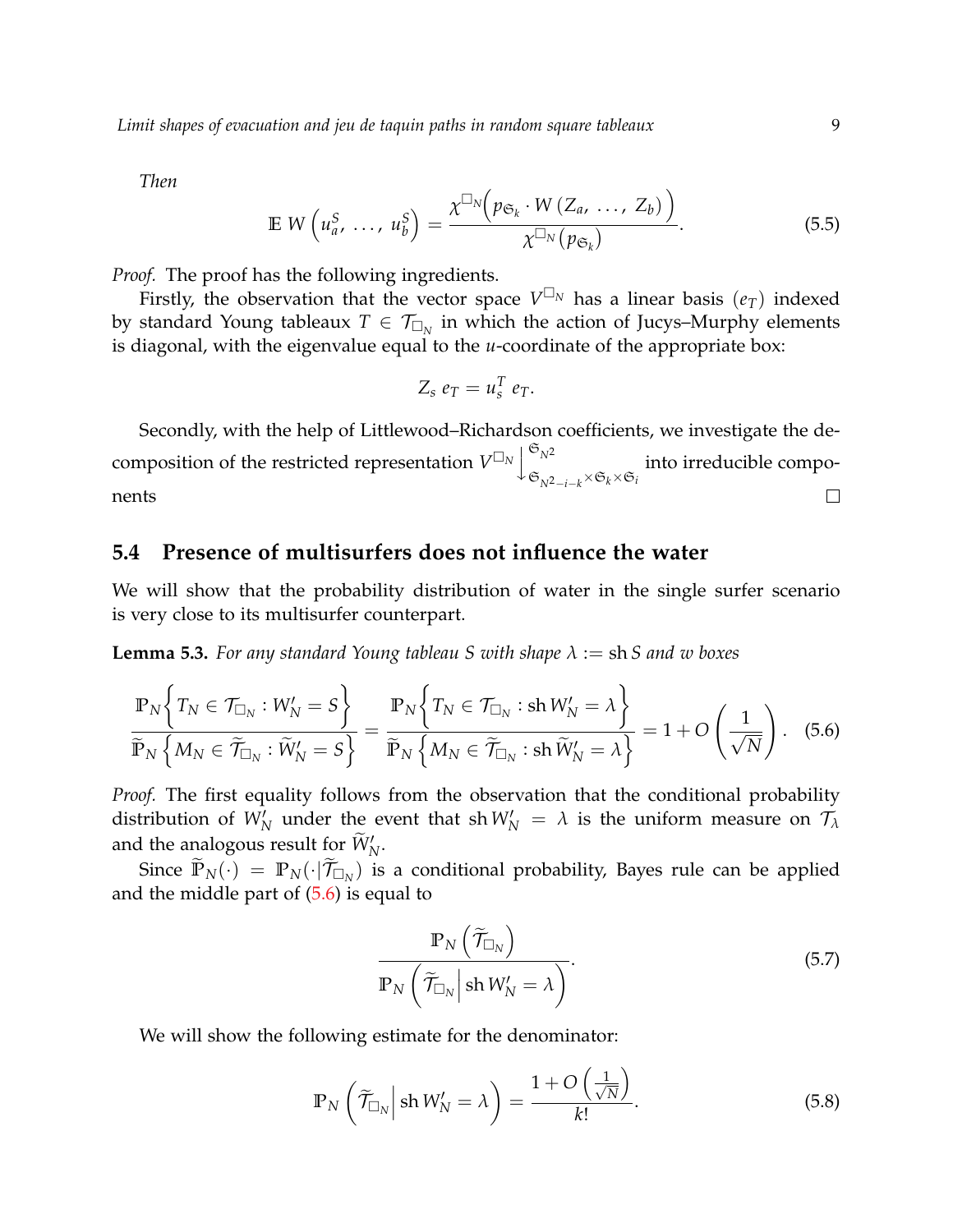Equation [\(5.3\)](#page-6-0) shows that under condition sh  $W_N' = \lambda$  the conditional probability distribution of  $U\coloneqq J^{m+1-k}(M_N)\setminus\{1,\ldots,w\}$  coincides with the uniformly random tableau with the skew shape  $\Box_N \setminus \lambda$ . The conditional probability [\(5.8\)](#page-8-1) is thus equal to the probability that the smallest *k* boxes of *U* (or, equivalently, the smallest *k* boxes of the rectified tableau  $V := \text{rect } U$  are ordered from north-west to south-east *á la Pieri*. We denote by  $\mu$ the shape of *V*. It follows that

<span id="page-9-0"></span>
$$
\mathbb{P}_N\left(\widetilde{\mathcal{T}}_{\Box_N}\Big|\sh{W'_N}=\lambda\right)=\sum_{\mu\in\mathbb{Y}_{N^2-w}\text{ such that }\mu\subset\Box_N}\mathbb{P}_N\left\{T_N\in\mathcal{T}_{\Box_N}:V=\mu\right\}\cdot P_\mu,\qquad(5.9)
$$

where  $P_\mu$  denotes the probability that *V* (viewed as a uniformly random tableau sampled from  $\mathcal{T}_{\mu}$ ) has entries 1, . . . , *k* ordered from north-west to south-east or, equivalently, the shape of the restricted tableau sh  $(V|_{1,\dots,k}) = (k)$  is the one-row Young diagram with *k* boxes.

The link between standard Young tableaux and combinatorics of irreducible representations of the symmetric groups implies that

$$
P_{\mu} = \frac{\text{multiplicity of } V^{(k)} \text{ in } \left( V^{\mu} \bigg| \frac{\mathfrak{S}_{N^2 - w}}{\mathfrak{S}_{k}} \right)}{\dim V^{\mu}} = \frac{\left\langle \chi^{\mu} \bigg| \frac{\mathfrak{S}_{N^2 - w}}{\mathfrak{S}_{k}}, \chi^{(k)} \right\rangle}{\dim V^{\mu}} = \frac{\frac{1}{2} \left( 1 + \sum_{\pi \in \mathfrak{S}_{k} \text{ and } \pi \neq \text{id}} \frac{\chi^{\mu}(\pi)}{\dim V^{\mu}} \right)}{1 + \frac{1}{2} \left( 1 + \sum_{\pi \in \mathfrak{S}_{k} \text{ and } \pi \neq \text{id}} \frac{\chi^{\mu}(\pi)}{\dim V^{\mu}} \right)}, \quad (5.10)
$$

where the second equality follows from the orthogonality of irreducible characters.

Let  $C > 0$  be fixed. We say that a Young diagram  $\mu$  is C-balanced if both its number of rows and its number of columns are  $\leq C \sqrt{|\lambda|}.$  Each tableau  $\mu$  which contributes to [\(5.9\)](#page-9-0) is *C*-balanced for  $C = \frac{N}{\sqrt{N}}$ *t*1*N*<sup>2</sup>  $=$   $\frac{1}{4}$  $\frac{1}{t_1}$ . The result of Feráy and Śniady [[1,](#page-11-6) Theorem 1] gives a good upper bound for the character ratios on the right-hand side of [\(5.10\)](#page-9-1) for *µ* in the class of *C*-balanced diagrams which implies that

$$
P_{\mu} = \frac{1 + O\left(\frac{1}{\sqrt{N}}\right)}{k!}.
$$

The latter estimate combined with  $(5.9)$  implies that  $(5.8)$  indeed holds true.

An analogous (but simpler) reasoning shows that the numerator from [\(5.7\)](#page-8-2) fulfills

$$
\mathbb{P}_N\left(\widetilde{\mathcal{T}}_{\Box_N}\right) = \frac{1 + O\left(\frac{1}{\sqrt{N}}\right)}{k!}.
$$
\n(5.11)

<span id="page-9-2"></span><span id="page-9-1"></span> $\Box$ 

The estimates  $(5.8)$  and  $(5.11)$  for the terms in  $(5.7)$  complete the proof.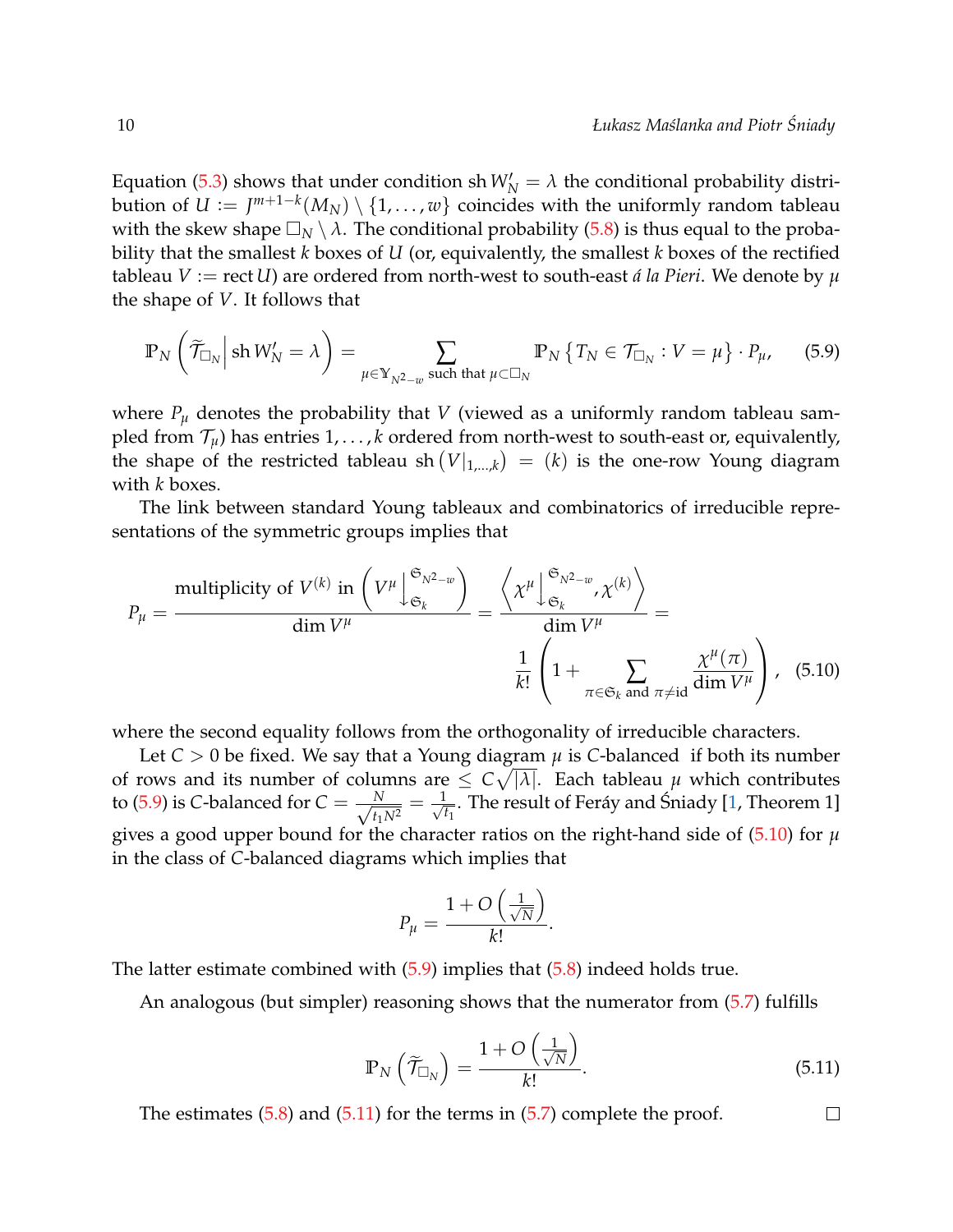#### <span id="page-10-0"></span>**5.5 Single- and multisurfer scenario on the same water**

In [Sections 5.1](#page-5-3) and [5.2](#page-6-1) we considered two random tableaux:  $T'_{\beta}$  $\frac{N}{N}$  and  $M'_N$  defined **on two different probability spaces. Our goal is to define variants of these two ran**dom tableaux  $\mathbf{T}_N'$  and  $\mathbf{M}_N'$  on *the same* probability space in such a way that the corre- $\mathbf{Sponding~configurations~of~water~ would~coincide:~} \mathbf{W}'_N := W'_N = \widetilde{W}'_N.$ 

In order to achieve this goal we start by randomly sampling the tableau  $W_N'$  (=*water*) with the probability distribution of  $W_N'$  from [Section 5.1.](#page-5-3) Once  $W_N'$  is selected we randomly choose the tableaux  $\mathbf{T}'_l$  $N_{N}$  (=single surfer) and the Pieri tableau  $\mathbf{M}'_{N}$  (=multisurfers) according to the conditional probability distributions (conditioned by choosing  $W_N'$ )

$$
\mathbb{P}(\mathbf{T}'_N = S) := \mathbb{P}_N \left( T'_N = S | W'_N = \mathbf{W}'_N \right),
$$
  

$$
\mathbb{P}(\mathbf{M}'_N = S) := \widetilde{\mathbb{P}}_N \left( M'_N = S | \widetilde{W}'_N = \mathbf{W}'_N \right)
$$

for an arbitrary standard tableau *S*.

The probability distribution of  $\mathbf{T}'_1$  $N_N'$  coincides with the distribution of  $T_N'$  $N\prime$  from [Sec](#page-5-3)[tion 5.1.](#page-5-3) On the other hand [Lemma 5.3](#page-8-3) shows that the total variation distance between the distribution of  $M'_N$  and the distribution of  $M'_N$  from [Section 5.2](#page-6-1) is small, of order *O* √ 1 *N* .

### **5.6 Ghosts of multisurfers do not overtake the surfer from right to left**

Let us fix a pair of tableaux  $\mathbf{T}'_1$  $N_N$  and  $M'_N$  given by the above construction. For any  $0 \leq q \leq w$  we will iteratively apply jeu de taquin q times to both tableaux and compare the outcomes. (Informally speaking, with the notations of [Section 5.3,](#page-6-2) this means that jeu de taquin was applied  $i = \lfloor t_1 N^2 \rfloor + q$  times to the tableau  $T_N$ .)

A simple inductive argument shows that after *q* steps the configurations of water in  $j^q$ (**T**<sup> $\prime$ </sup>)  $N_N$ ) and  $j^q(\mathbf{M}'_N)$  coincide:

$$
j^{q}(\mathbf{T}'_{N})\setminus\{w+1\}=j^{q}(\mathbf{M}'_{N})\setminus\{w+1,\ldots,w+k\}.
$$

**In other words, we are dealing with two alternative universes in which the history of water is the same, and differ only by the number of surfers on top. Since the dynamics of the surfer and the multisurfers depends only on the water, there is no interaction between the surfer and the multisurfers (they are like ghosts).**

We define  $\widetilde{\psi}_q$  as the fraction of the multisurfers which are to the left of the surfer:

$$
\widetilde{\psi}_q:=\frac{1}{k}\max\left\{p\in\{1,\ldots,k\}:u_{w+p}^{j^q(\mathbf{M}'_N)}\leq u_{w+1}^{j^q(\mathbf{T}'_N)}\right\}.
$$

This quantity is a modification of [\(5.4\)](#page-6-3) in which the role of  $j^{i}(M_{N})$  is played by  $j^{q}(\mathbf{M}'_{N})$ evaluated at  $u = \frac{1}{N} u_{w+1}^{j^q(\mathbf{T}_N')}$  $w_{w+1}^{(\lambda_N)}$ . The discussion from [Section 5.5](#page-10-0) shows that for the conclusion